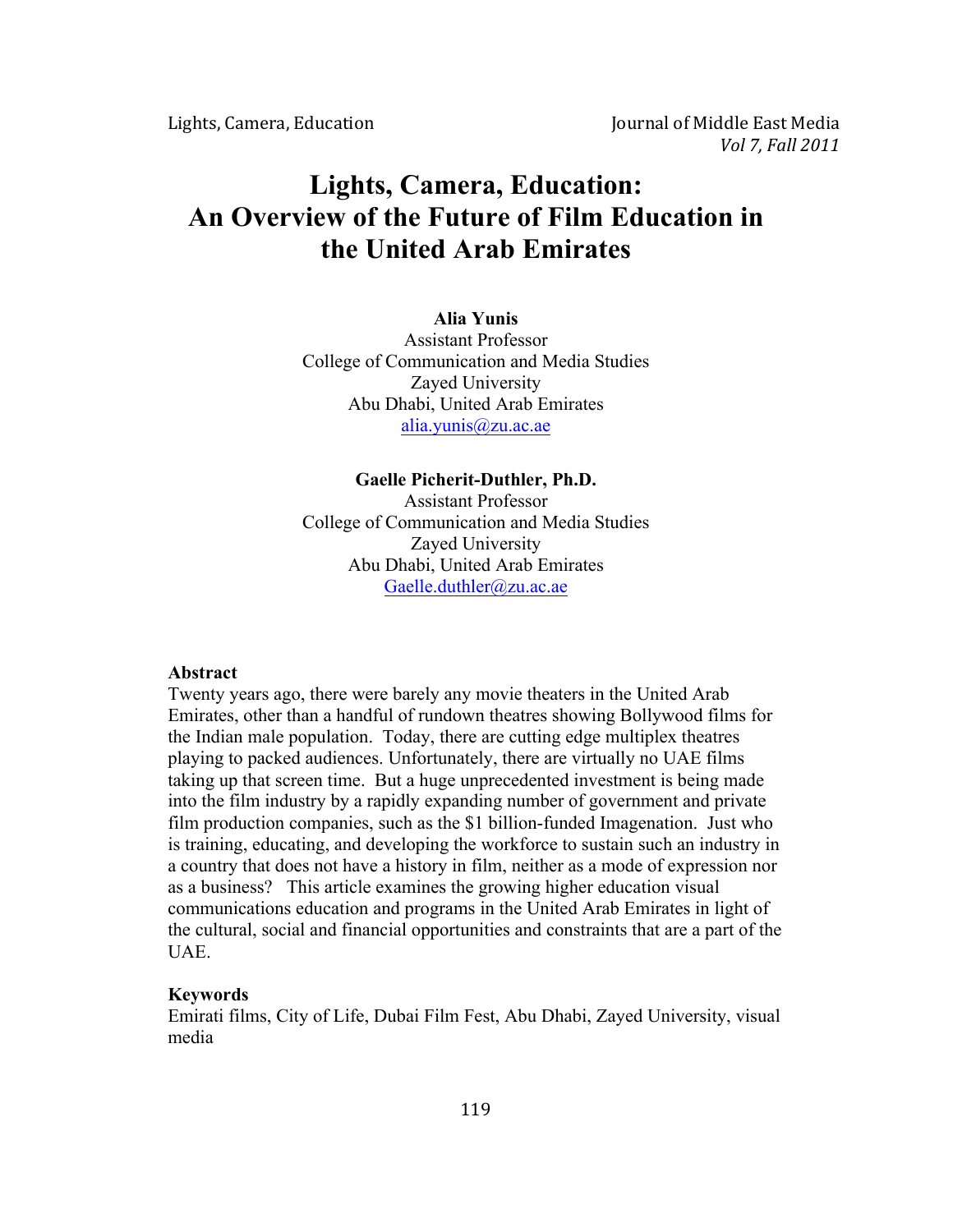This past year saw the release of *City Of Life* (Mostafa, 2010), the first feature-length film directed by an Emirati. Although it has not played theatrically anywhere else in the world, it is the first UAE-produced film to have a theatrical release in the country. The director, Ali F. Mostafa, has become a local celebrity, primarily because of the heavy push by the government since 2008 to make the UAE an international center for film production and finance.

In a country with almost no film history and a population with little knowledge of film history, production and expressing themselves through film, being a film mecca is a formidable goal around which a film education revolution is beginning, and opportunities available for young talent expand every day—in ways that film students in other countries could not even dream of.

Mostafa was not educated in the UAE but rather attended the London School of Film because until recently there were few options for training here. But is the training available in the UAE enough—and all that is needed-- to staff film productions from top to bottom, from producer to production assistant? Will it happen any time soon, in order for the UAE to claim, as it hopes, a feature film industry run by locally trained and educated filmmakers and businessmen?

Mostafa worked with an international cast and crew but this review from Time Out Abu Dhabi alludes very well to the educational issues the UAE faces, which involves not just training but also cultural and societal limits:

"To make matters worse, some of their scenes are edited together in such an amateurish 'just out of film school' style as to invite ridicule. Erase them from the film, though, and it's an impressive effort. Bearing in mind this is the first time anyone has made a big-budget movie in the UAE, and that Mostafa must surely have had to be very careful with the material to get his film into cinemas here, City of Life tells two engaging stories filled with funny and genuinely affecting moments. The local talent on display,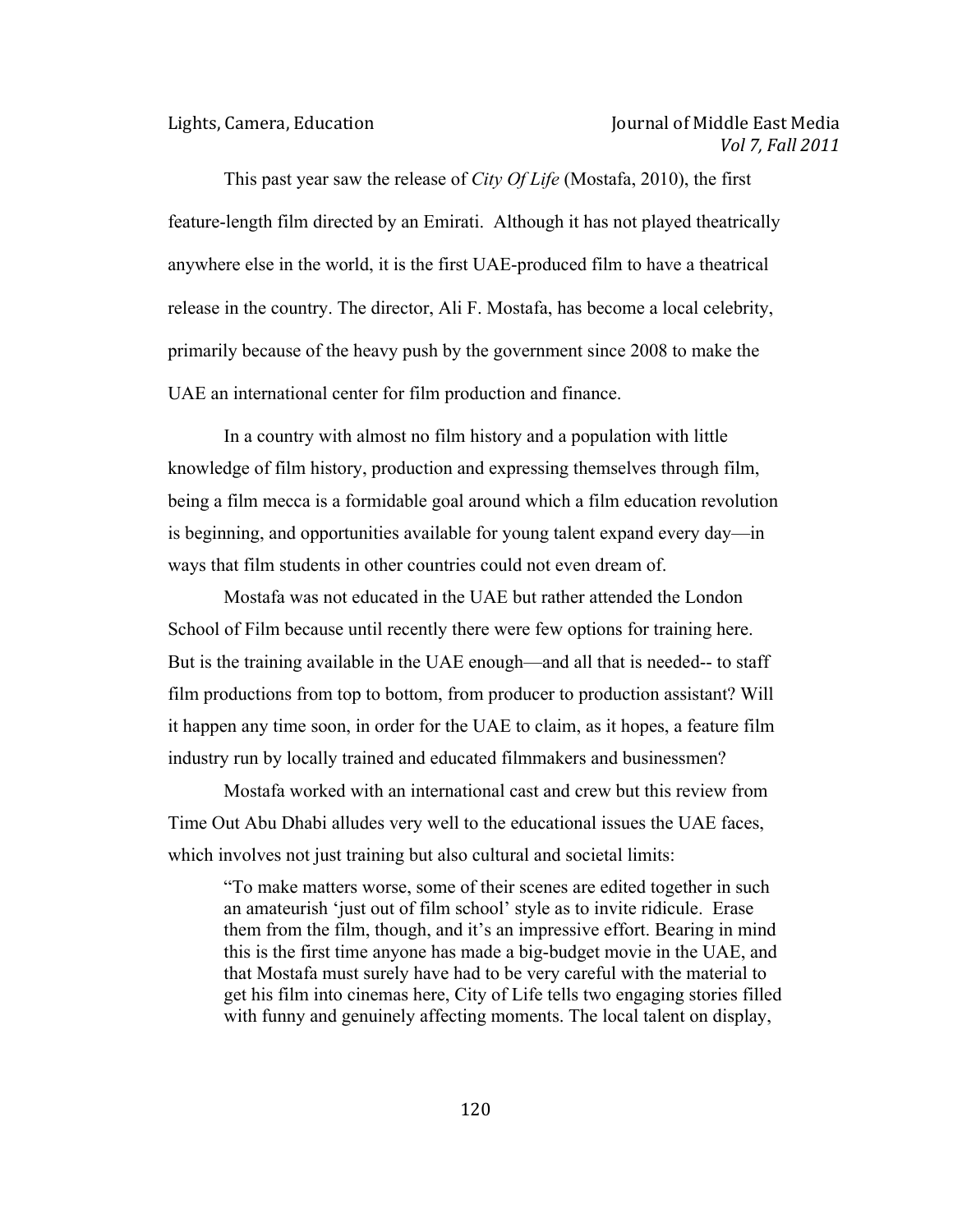too, is revealing of a rich home-grown resource ripe for picking." (Chubb, 2010)

*City of Life* (Mostafa, 2010) initially had expectations from its producer, FilmWorks, that about 6,000 people would see it. "We were hoping for about 25,000 people, which would mean it was a financial success," says Ali Mostafa (personal conversation, June 2010). "We managed to bring in over 80,000 people, so it's beaten a lot of big Hollywood movies here in the UAE, hands down. It opened second in the box office on the first week and played theatrically for eight weeks."

Matters of quality and sophistication aside, the appetite for Emirati films is there, but the UAE needs to develop enough creative talents to support the UAE film industry. So who will be nurturing this talent--or in other words, educating them? This article will examine this question in the framework of its importance to the UAE today and within the limitations of the current educational opportunities and cultural restraints.

Various film programs in the UAE are explored through an analysis of these programs curriculum, individual interviews with film educators, speaking confidentially (in which they were asked to answer either in persona or via e-mail a set standard of questions) and recorded interviews with film industry leaders. In particular, the structure of the film programs are examined through the curriculum and the student body of each program. Only programs that offer mass media programs and that are accredited by the Commission for Academic Accreditation of the UAE are included in the analysis.

It is important to keep in mind that Emiratis are a minority in their country. As of 2009, the population of the UAE stands at six million comprised of Emiratis and expatriates. What makes the UAE unique is the discrepancy between the numbers of Emiratis and expatriates. The National Human Resources Development and Employment Authority (Rasheed, October 2009) reports the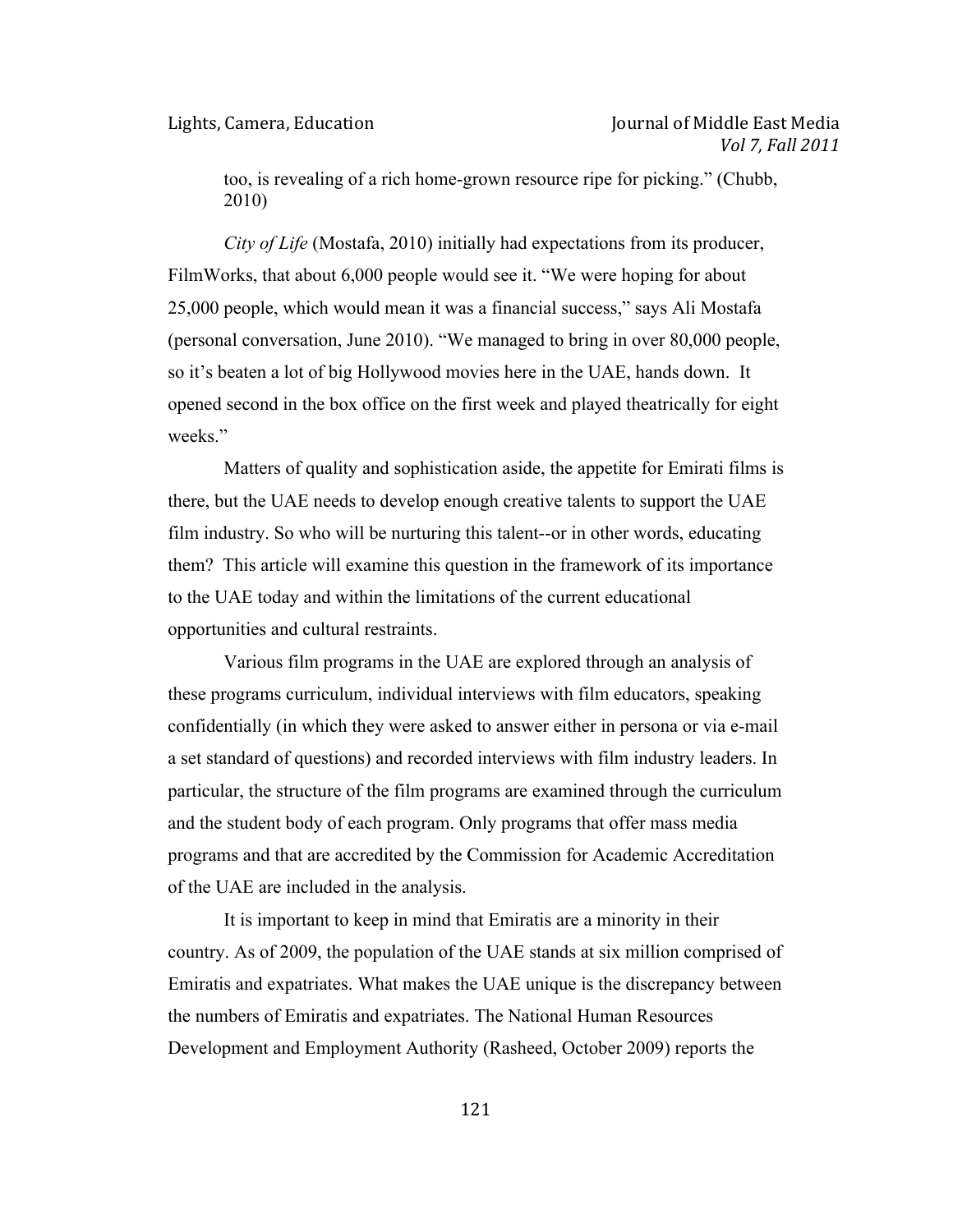expatriate population is rapidly increasing and the percentage of the UAE nationals' increment to the population growth dropped from 24.4 per cent to 15.4 per cent from 1995-2006. Governmental and institutional efforts made at film education in the UAE are directed only towards Emiratis rather than the transient expatriate community. There are expatriate families that have been here for three generations, but they do not acquire citizenship, and so are not eligible for most of the free government programs. This article therefore primarily focuses on the Emirati population and the film education opportunities available to them as the UAE works to position itself into a global film center

Also worth noting is the UAE's place in the Middle East in regard to this subject. Qatar is the only other Gulf country that is actively pursuing a film industry, currently in production on its first major film about the oil industry. The only other country actively pursuing film education is Jordan, which offers up the University of Southern California's sponsored Red Sea Institute for Cinematic Arts, the only MFA in Film in the Middle East.

However, the focus is to get an understanding of the various ways to promote film education in the unique world of the UAE, where globalization, freedom of expression, gender issues and cultural identity often clash with the goals of business and education.

### **Film History in the UAE**

While the film business is barely one hundred years old, the UAE is even younger, having been formed in 1971 by the late Sheikh Zayed bin Sultan Al Nahyan. He created a federation of seven emirates that quickly developed into two business centers: Dubai, with a long shipping and trading history, and Abu Dhabi, the capital, which boasts one of the largest oil reserves in the world. Until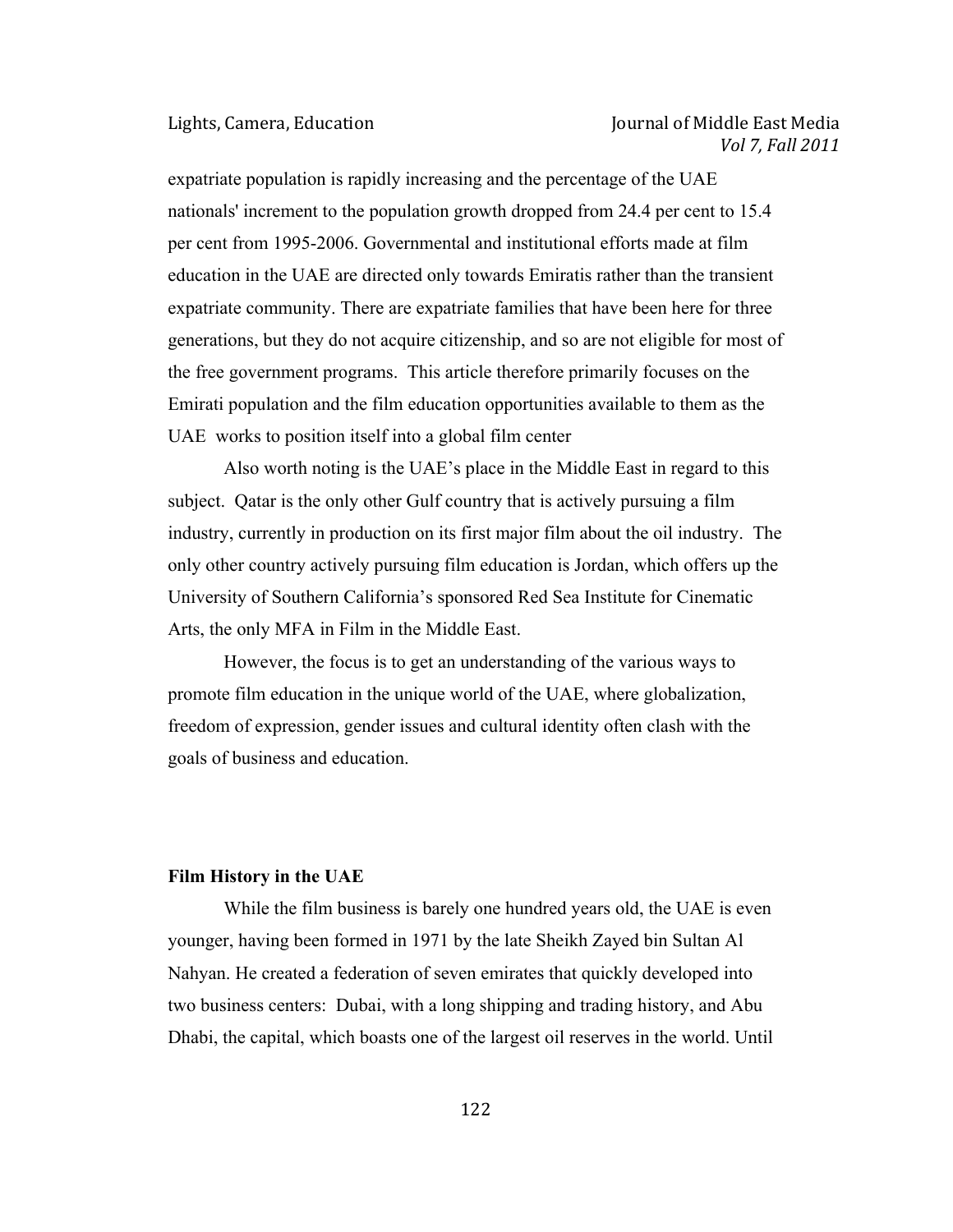# Lights, Camera, Education **Journal** Cournal of Middle East Media *Vol 7, Fall 2011*

recently, there was no film business at all, but local television has forayed into *musalsalats*, the Arabic word for series. These types of series are specific to the Middle East and are soap operas that run weekly or daily, particularly during Ramadan, for a defined period of time, usually not more than three months.

While in front of the camera, most of the actors are Emirati, behind the scenes, most of the production work is done by Arabs from other countries, particularly Syria, Lebanon, and Egypt, countries whose *musalsalats* have been far more popular in the Middle East. Part of the reason is that the native population is not large enough to man all positions and, perhaps more importantly, is not as interested in relatively low-paying media jobs, when government jobs pay far more and come with better working hours. Emiratis make up just four per cent of the private sector workforce, compared with 52 per cent of the public sector and young graduates prefer unemployment rather than working in the private sector. (Forstenlechner & Rutledge, 2010). Of course, film production jobs fall under private sector.

Movie going is also a relatively new idea for Emiratis. While theatres for the largely male Asian population have existed since the 1970s, Emiratis mainly watched films at home until the late 1990s, when the first multiplexes began opening. Today there are 220 screens in the UAE with six exhibitors and attendance numbers at 10.6 million in 2010. (Abu Dhabi Media Company, 2010). There are no figures on the nationality of the movie goers.

A film culture began to develop in the mid-2000 with the launch of the Dubai International Film Festival (www.dubaifilmfest.com). With adequate financial means to go out and acquire top films and bring in well-respected directors, producers and other talent to town, DIFF has quickly become a festival of global repute. The opening of the festival was soon followed by the first major Hollywood film shot partly in Dubai, *Syriana* (Gaghan, 2005).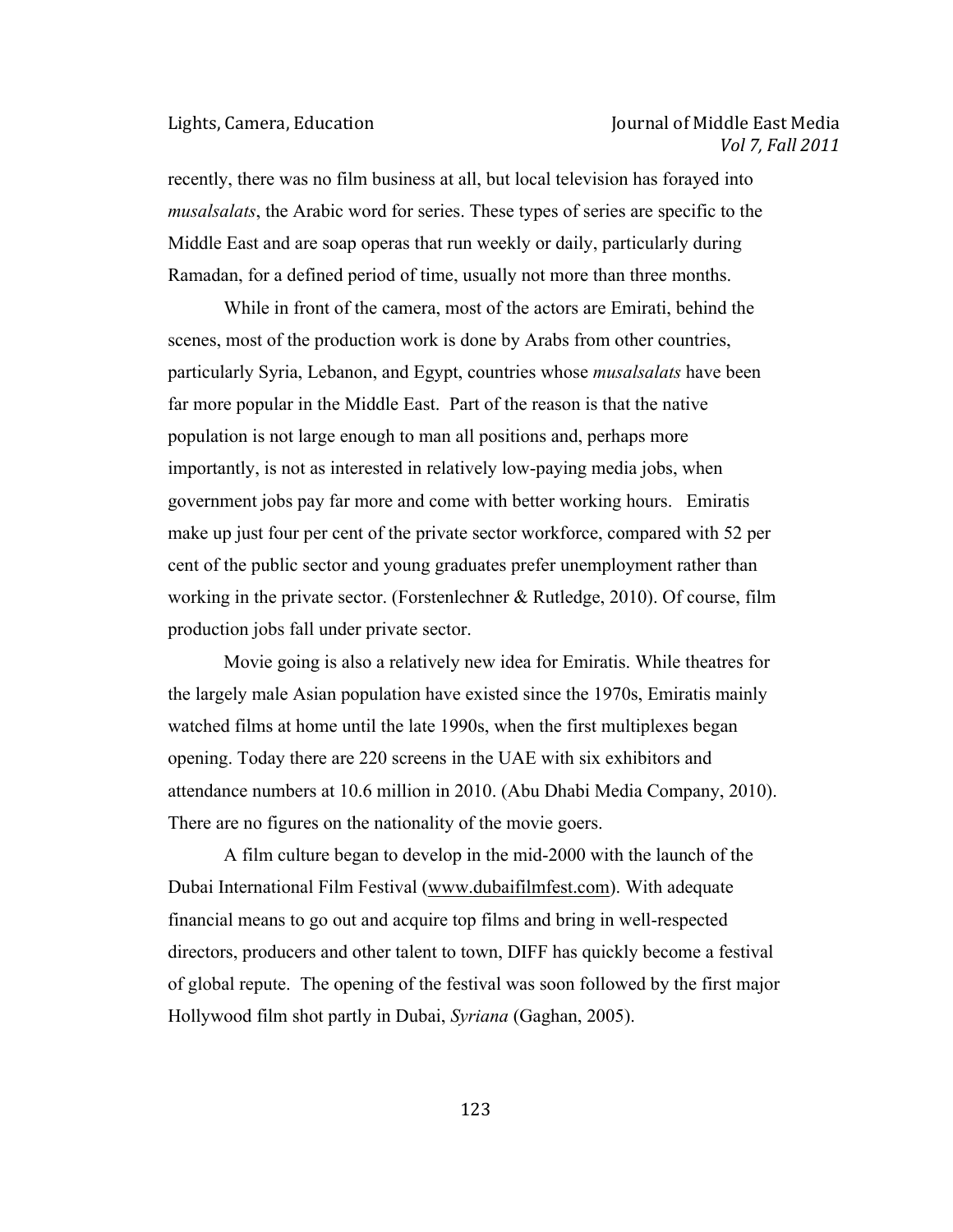# Lights, Camera, Education **Journal** Lights, Camera, Education **Journal** of Middle East Media *Vol 7, Fall 2011*

At the same time, in Abu Dhabi, the film business was not even part of daily conversation. Now it seems that it is the second most talked about industry in the Emirate after petroleum. However, neither the infrastructure nor an educated population is there to service these investments, which include most notably Imagenation, the \$1 billion film fund from the government-owned Abu Dhabi Media Company. Since its formation in the fall of 2008, Imagenation has invested \$250 million each with Participant Media and Hyde Park Entertainment, both Los Angeles based, and \$100 million with National Geographic Entertainment to finance feature films. None of the resulting co-productions have been box office hits locally or internationally.

Tim Smythe the CEO of Filmworks, one of the few Dubai-based production companies and the most internationally active declares "Syriana created an awareness that you can do a high-end movie in Dubai and that it's a new area where feature films can be shot but a lot is going to depend on the development of the industry. Right now, for a major international film, I would have to bring 40 to 60 percent of the people from outside the UAE, and within the UAE, the existing crews are mostly non-Emirati and often don't have enough work to keep them busy all year" (personal conversation, June, 2010).

Smythe has helped oversee the production of *Mission Impossible IV* (Brad Bird, 2011), *The Kingdom* (Berg, 2007) and *City of Life* (Mostapha, 2010). However, his words about it being an incomplete industry are a warning that the unprecedented funding for educational efforts is hoping to resolve.

### **Film Education**

Founded 39 years ago, the UAE is a relatively new country, and higher education, like much of the Gulf, is a bit of a growth industry, with several private universities opening in recent years. Those private universities tend to be open to students from around the region and in fact the world, whereas the public federal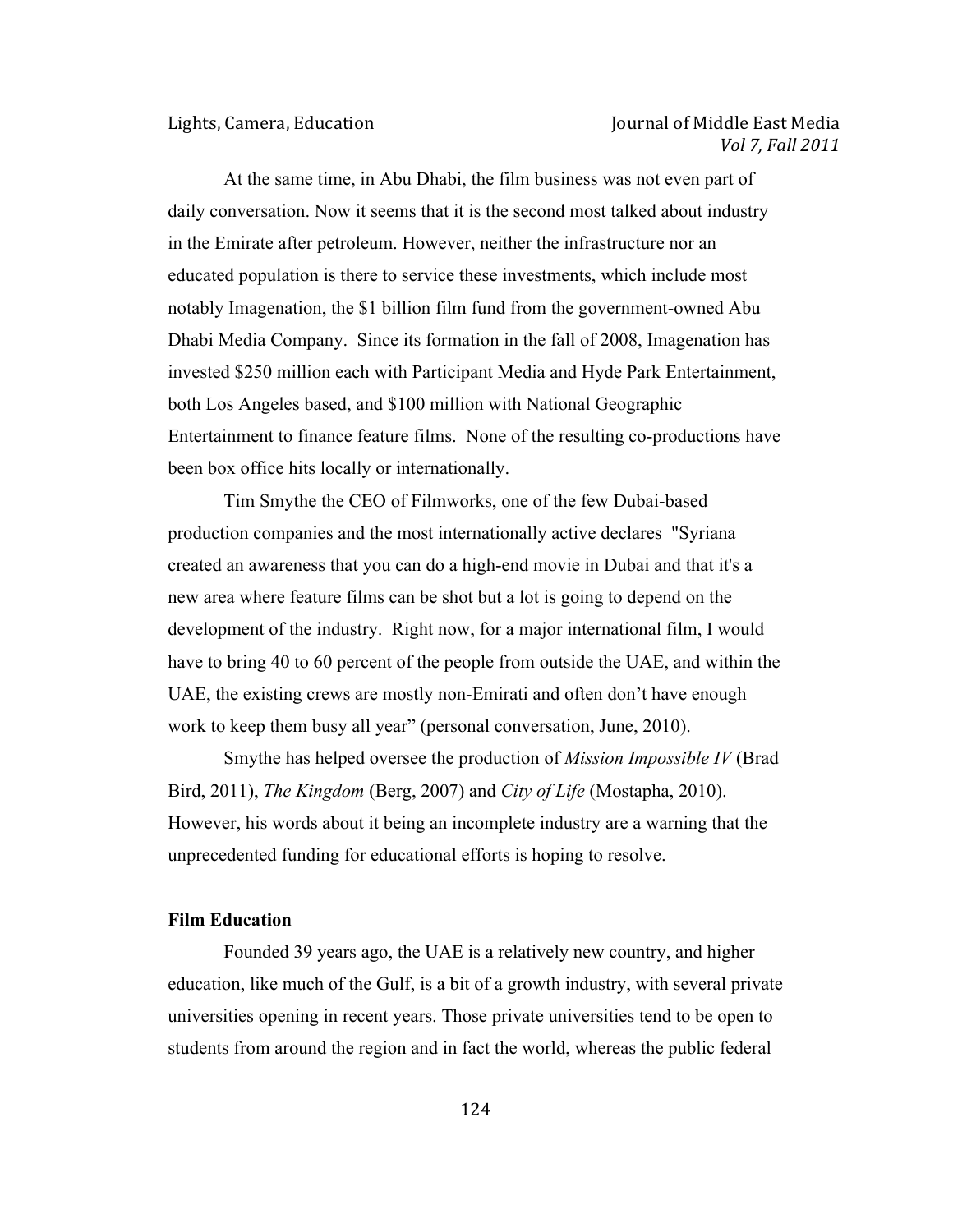# Lights, Camera, Education **Journal** Cournal of Middle East Media *Vol 7, Fall 2011*

universities are predominately local in their student body and there are no tuition fees. These federal universities have students whose parents studied at the best universities abroad, but they also have students whose parents had very little formal education. There are also a few public universities that are owned by the local emirates, such as University of Sharjah. So for Emiratis, higher education in general is a new phenomenon, let alone the specifics of higher education in film.

# **The Public Universities**

Higher education in film and video production in the UAE tends to aim at making students directors and producers-- if they have any aim in place at all with respect to this specific industry. The late Sheikh Zayed bin Sultan Al Nahyan, the founder of the UAE, is often quoted as having said, "The real asset of any advanced nation is its people, especially the educated ones, and the prosperity and success of the people are measured by the standard of their education." In his lifetime, he saw the creation of the country's three federal universities, all exclusively for Emiratis and two of which today are beefing up their film education to meet the post-graduation opportunities for their students.

### **Zayed University**

Eleven-year old Zayed University is an all-female (although there is a newly developed male campus), all-Emirati university and considered to have the toughest entry standards of the three federal universities (www.zu.ac.ae). It has both an Abu Dhabi campus and a Dubai campus, with approximately 1,500 students at each. Like all the federal universities, English is the primary language in the classroom, particularly in the communications fields. With rare exception, faculty is expatriates from around the world but dominantly from North America. The Zayed University's College of Communication and Media Sciences, which offers a Bachelor's of Science in Communication and Media Sciences on both campuses, has since its inception taught "broadcast media" but in the last two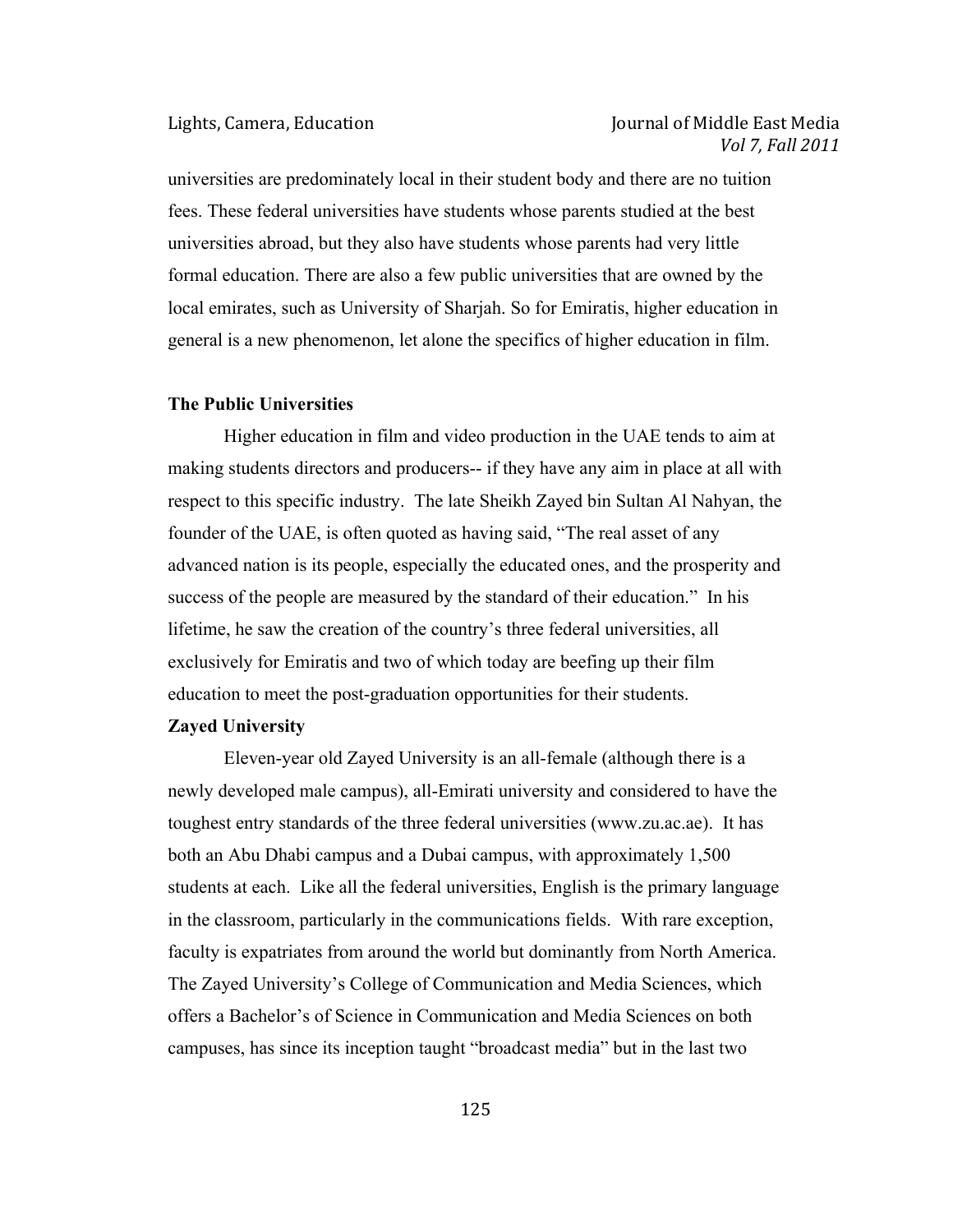# Lights, Camera, Education **Journal** Cournal of Middle East Media *Vol 7, Fall 2011*

years, what was once an emphasis on television news, has shifted to documentary and narrative videos. The college also recently revised its curriculum and now offers a specialization in "Visual Media" and the college's overall curriculum includes several classes on "storytelling" as opposed to "news writing." The college has invested in new HD cameras, microphones, Final Cut Pro software, and Final Draft software. Specific classes taught in the college are Visual and Audio Production, in which students work on short documentaries and one news story. In Advanced Video Production, the students develop short screenplays, learning the film structure from the writing stage to eventually the postproduction stage. In addition, film criticism and film history classes in the college and in the College of Arts & Sciences attempt to fill the lack of general cinematic knowledge amongst the students.

In 2011, Zayed University-Abu Dhabi will move to its new campus, where a state-of-the-art multimedia lab and studio are being built with the vision of being a center for Emirati film development. While the number of faculty has not expanded, as outgoing faculty with more of a television news background have left, they have been replaced by faculty with stronger backgrounds in visual media. "At Zayed University, we have had students win top honors at local competitions and festivals. However, in the past several years since the film boom began, we have only had one student take a job at a film company, although a handful, particularly in Dubai, have gone into television programming. The student working at a film company is working in development and not happy with the long hours of the job and relative low pay compared to what her classmates are getting their first year out of school. Film requires a great deal of passion and hunger, and there is little of that in the students. Long hours, lower pay than other fields, and family concerns about the acceptability of working in an industry that is considered morally ambiguous further hamper any ambition," says a film professor at Zayed University.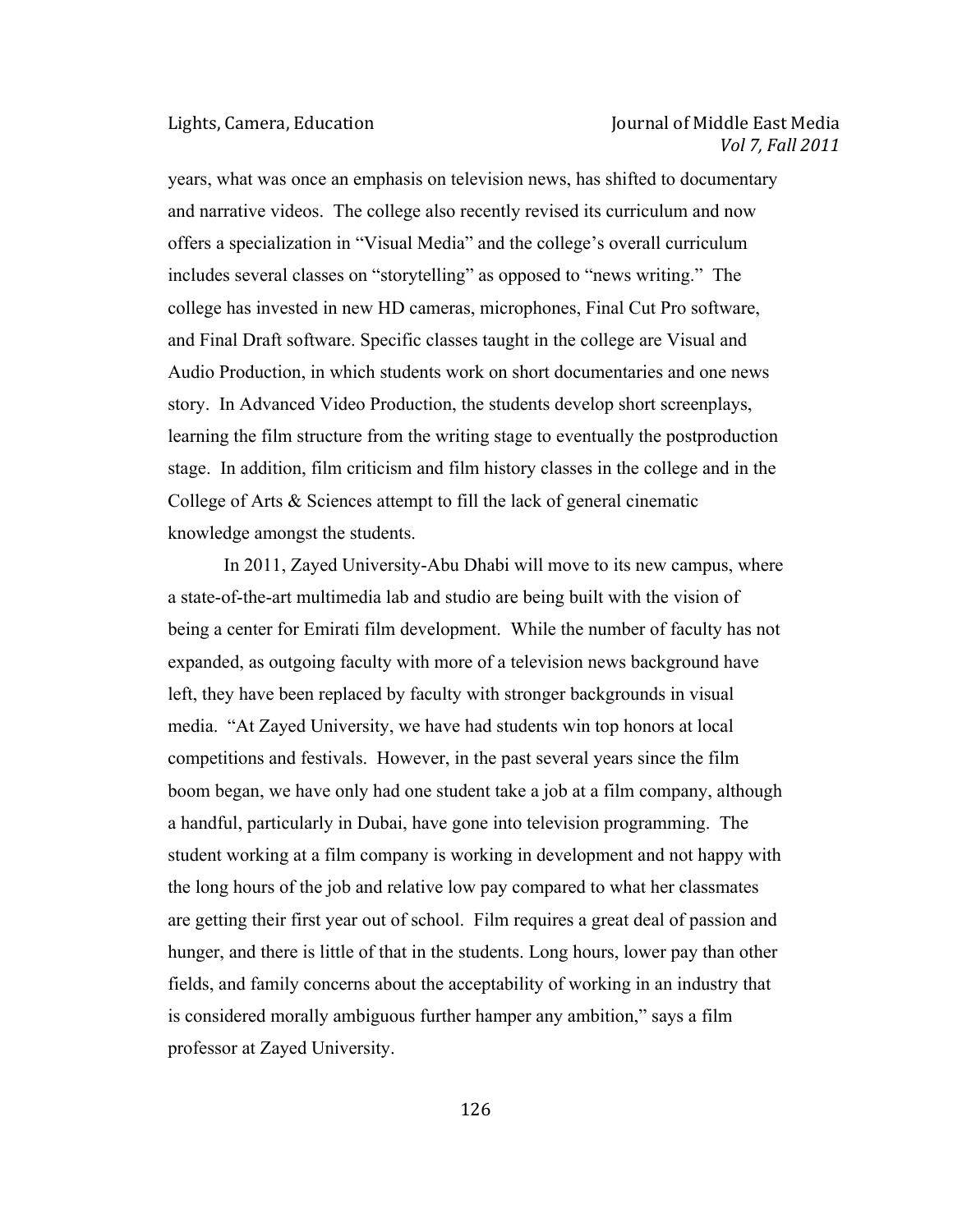#### **Higher Colleges of Technology**

Founded in 1988, the Higher Colleges of Technology (HCT) are a confederation of 16 campuses across the UAE, eight female campuses and eight male campuses (www.hct.ac.ae). The Higher Colleges of Technology is the largest higher educational institution in the UAE, with over 18,000 students, all UAE nationals. They are located in Abu Dhabi, Al Ain, Dubai, Ras Al Khaimah, Sharjah, Fujairah and the western region of Madinat Zayed and Ruwais. However, only the campuses in Abu Dhabi (men and women), Dubai (men and women), Sharjah (men and women), and Ras Al Kaimah's (women) have majors in the communications fields. HCT offers a Bachelor of Applied Science in Applied Media Studies. Originally set up as an associate degree institution, the HCT schools have a longer history and better facilities for video production than Zayed University, although that will change with the new media labs the later opening in 2012 . In fact, HCT Women's College in Dubai is considered to have the best studio and media lab of all the public universities in the country. The emphasis is on documentaries with some work with animation.

The HCT campuses in Dubai and Abu Dhabi have particularly good studio facilities. "Our students are very tech savvy and easily take the initiative to learn new media software on their own. However, the students are lacking a strong liberal arts education to better tell stories covered in the media and our programme doesn't allow students to specialize in one aspect of Applied Communications. We should allow students to hone their skills a bit more and be more ready for the industry upon graduating," says a professor at an HCT women's campus.

Students coming out of HCT and Zayed University with an emphasis in video production should have at least two shorts that they can show as their portfolio and submit to competitions. However, the technical proficiency is often lacking in the Zayed University films, and the storytelling skills lacking in the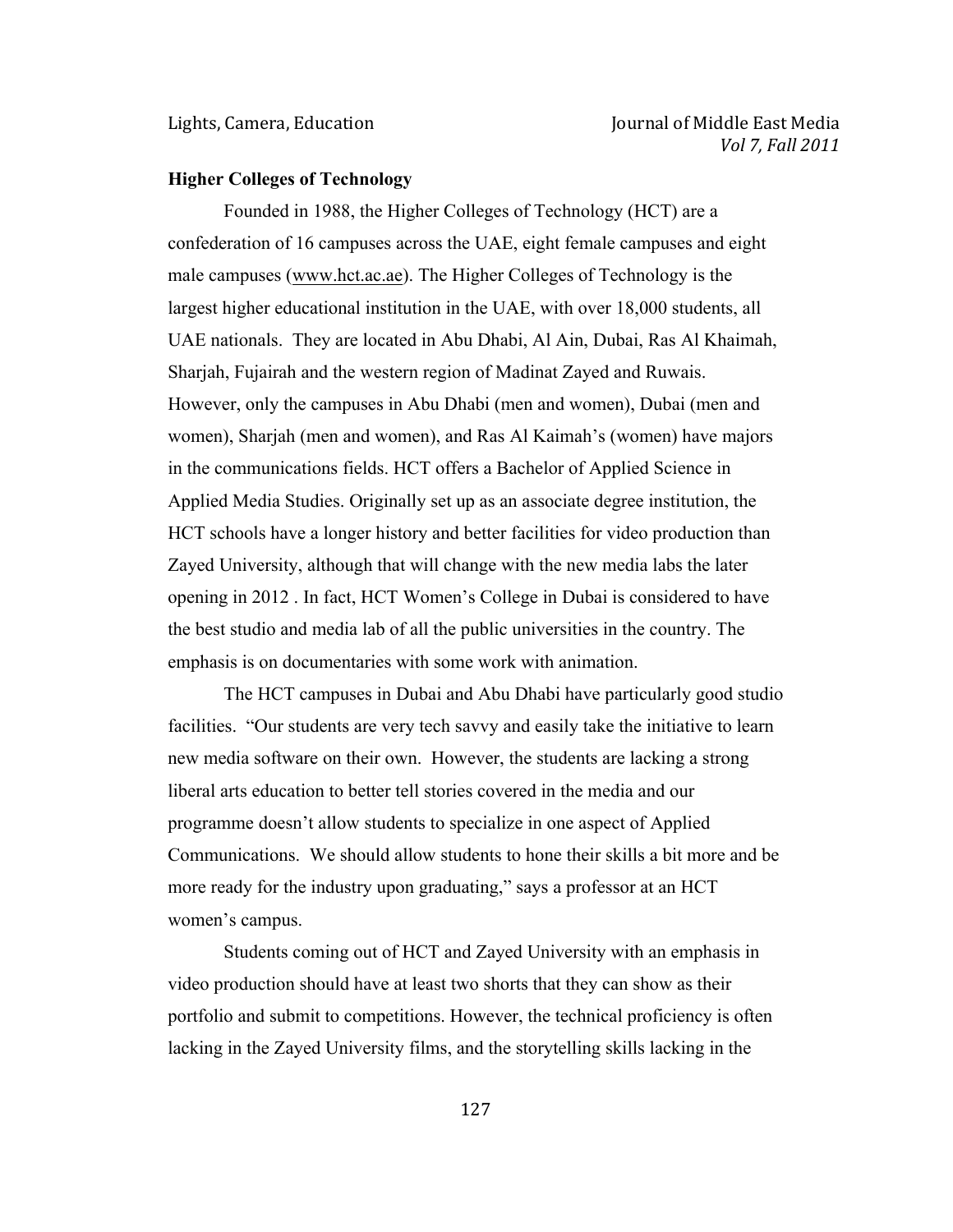HCT films, perhaps a reflection of the difference in the faculty that teach them and the courses and facilities available to the students. HCT professors are not only being asked to prepare Emiratis for film but also several other fields. "Our programme is very general in nature. It covers a range of courses from graphic design to multimedia, from film/video to journalism and from English language to Arabic. On top of this we are supposed to integrate some liberal studies and general education courses. All this makes a mess of curriculum, and we end up creating 'jack of all trades'. Since we have more focus on vocational training and transferable skills, we end up creating button pushers rather than critical thinkers. The strength of the programme is that most of the teaching takes place through project-based learning, but that in itself defeats the idea creating thinkers," says a professor at one of the HCT male-only campuses.

#### **United Arab Emirates University**

The University of the UAE (UAEU) is a co-educational institution and many of the students live on campus (www.uaeu.ac.ae). Founded in 1976, it is the oldest of the federal schools and has a student population of approximately 12,000, roughly 9,000 of which are women. Located in the historical city of Al Ain, about an hour and half from Abu Dhabi and Dubai, it is somewhat disconnected from the nearly daily announcements of new film initiatives in Dubai and Abu Dhabi, and that is reflected in its Department of Mass Communications, which has around 300 majors. UAEU only offers a concentration in Television Broadcasting. It offers classes in television production, rather than film and video or documentary and narrative film. The school has not announced any plans to change that.

It is important to note that none of these universities offer an academic approach to film, with almost no emphasis on research into film theory, comparison and criticism, and history, although these topics are addressed at a minor level. As for student activities, all the federal university students are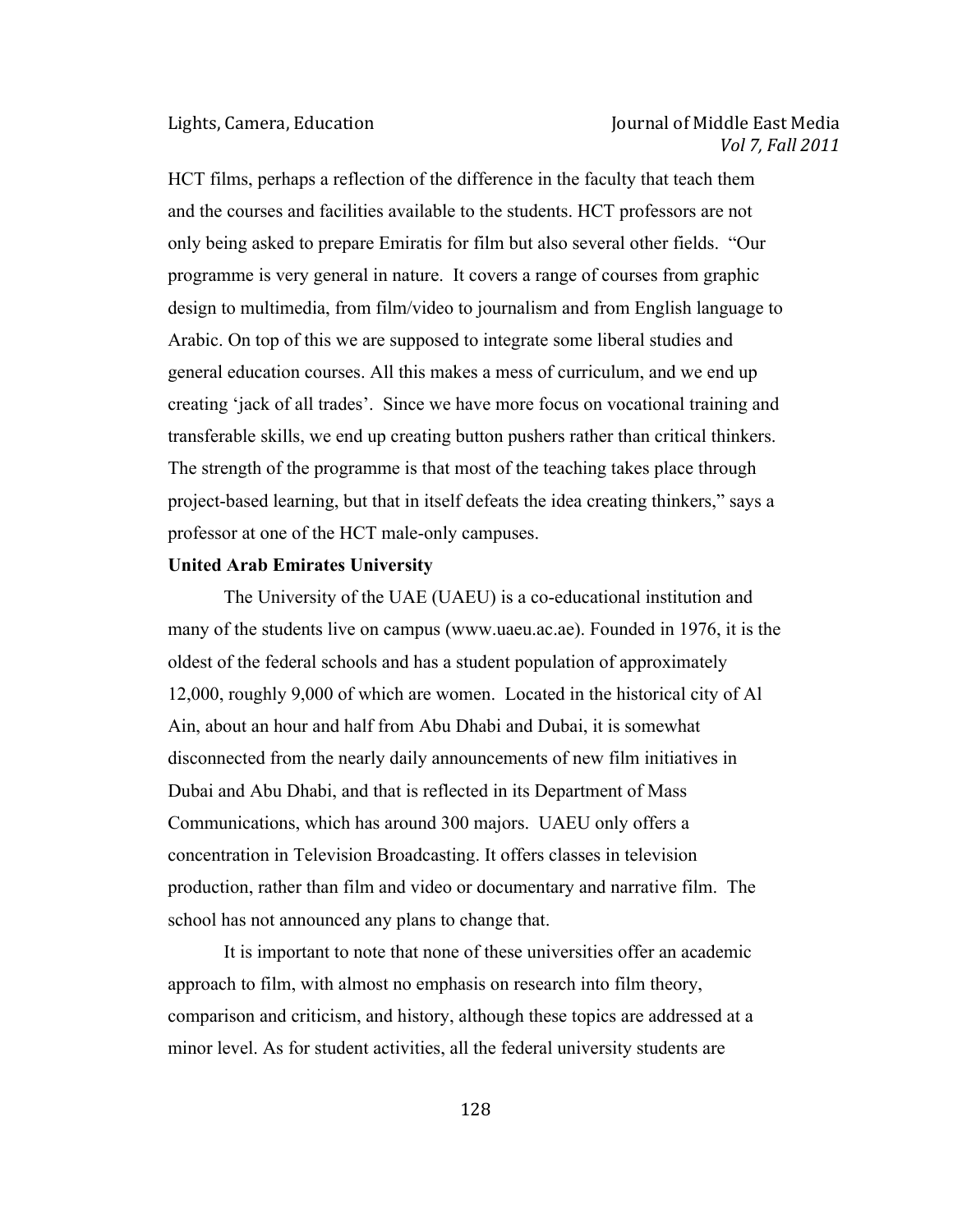eligible to enter two competitions: The Noor Ali Rashid and Habib Reda Awards for Photography and Video. Both Noor Ali and the late Habib Reda are revered photographers in the UAE, known for having chronicled the life of Sheikh Zayed because of their close relationships with him. These legacy awards were primarily aimed at encouraging students in photography, but both have seen their categories expand. In 2009, the Habib Reda Awards for Media Innovation had one category for video production and it was limited to projects under three minutes. However, last year it was expanded to include narrative and documentary films and an animation category. Perhaps what best reflects how much in its infancy video and film public higher education is in the UAE is that the students did not seem to know the difference between the two categories, with many documentary films being submitted as narratives.

### **University of Sharjah**

University of Sharjah in the emirate of Sharjah is the only local public university offering a bachelor program mass communication specializing either in Broadcasting or in Visual Media (www.sharjah.ac.ae). Similar to UAEU's curriculum, it strongly emphasizes television production with course such as "Introduction to Radio and Television", "Video Production and Editing", "Program Preparation & Presentation", and "Broadcast Directing." The only class more oriented towards film, "Documentary Film," even mentions television in its course description: "Film and television documentary script writing techniques and formats. Information search and writing. Sound and picture in television and film documentaries. Script format and style. Practical applications in documentary scripts on numerous topics like politics, the environment, science etc."

#### **The Private Universities**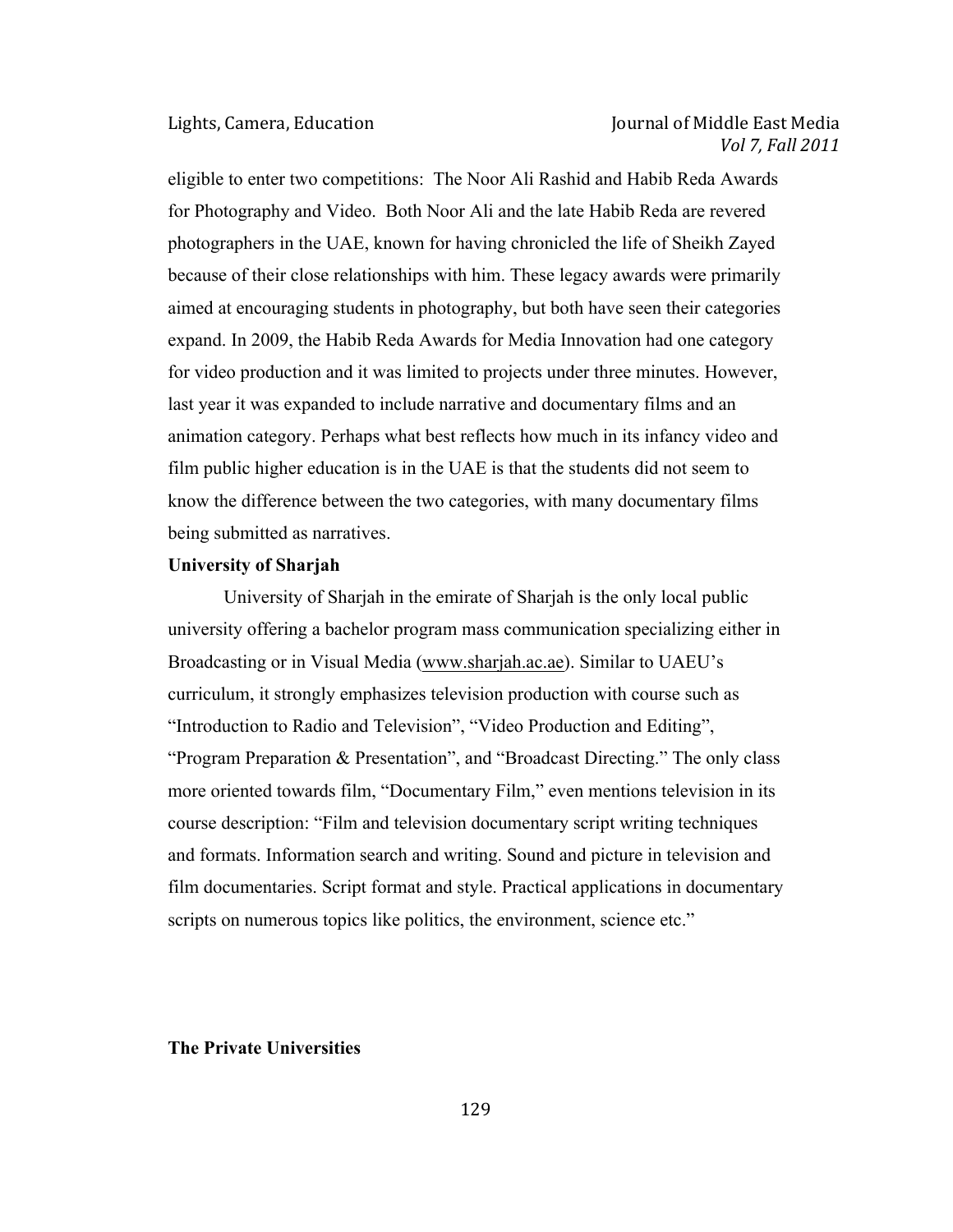Private universities in the UAE are growing so quickly that it is almost hard to keep track on them.

### **American University of Dubai**

Founded in 1995, the American University of Dubai (AUD) started as a passion project of Sheikh Mohammed bin Rashid Al Maktoum, the ruler of Dubai (www.aud.edu). Today, it is accredited by the Commission on Colleges (COC) of the Southern Association of Colleges and Schools (SACS) to award Bachelor's and Master's degrees and has nearly 3,000 students, with approximately 20% of them being Emirati. The rest come from Europe and mostly predominantly from the other Middle Eastern countries and Southeast Asia, with many of the students having parents working in the UAE.

AUD saw the future before the other universities and has a wellestablished film-related Digital Production and Storytelling Program at the Mohammed Bin Rashid School For Communication. The words broadcast and television do not make much of an appearance on its curriculum, with classes entitled Digital Storytelling, Digital Production, and the Documentary, as well as final projects being short digital videos and internships at local production facilities. In addition, AUD addresses the need to be able to discuss film with the Cinematopia Club, "a place to facilitate students interested in film and film making. The club intends to bring together students who are interested in all aspects of film making, as well as offering the AUD community films of artistic and intellectual value."

#### **American University of Sharjah**

Like AUD, the American University of Sharjah (AUS) has a student body made up of only 20% Emiratis (www.aus.edu). Founded by the ruler of Sharjah, Sheikh Dr. Sultan Bin Mohammad Al Qassimi, in 1997, it bills itself as "consciously based upon American institutions of higher education. AUS is thoroughly grounded in Arab culture and is part of a larger process of the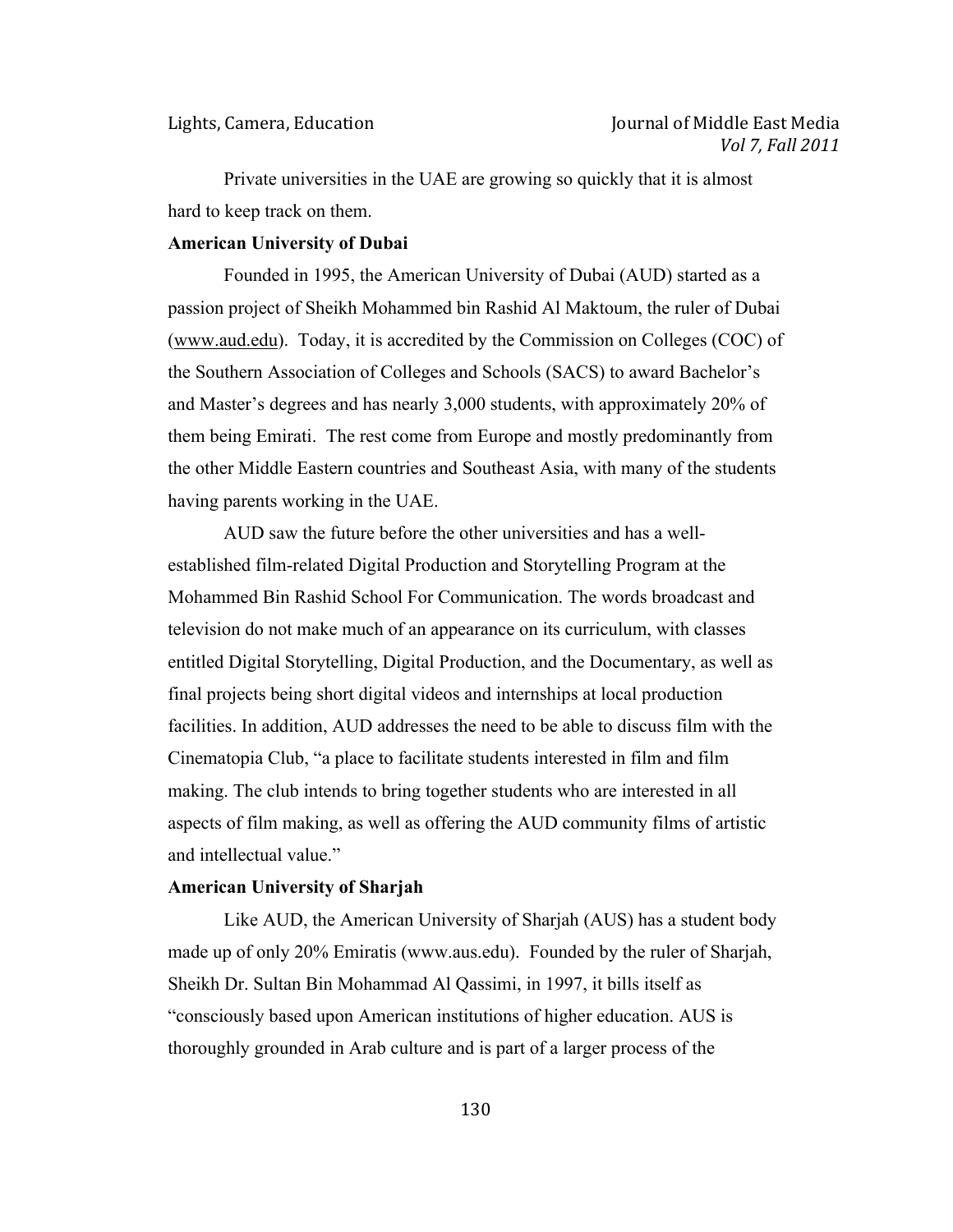# Lights, Camera, Education **Journal** Cournal of Middle East Media *Vol 7, Fall 2011*

revitalization of intellectual life in the Middle East." AUS is accredited by the Commission on Higher Education of the Middle States Association of Colleges and Schools and is licensed in the United States by the Department of Education of the State of Delaware. It offers a Bachelor of Arts in Mass Communication with three concentrations: advertising, public relations and journalism. Unlike AUD, AUS does not emphasize digital storytelling in its Mass Communications major, perhaps in part because Sharjah itself is not involved in the film business and because of the more conservative outlook of that emirate. AUS has a production studio but it is geared towards television. AUS offers some film theory classes, such as "Introduction to Film Studies", "Contemporary Popular Films", "Scriptwriting for Film and Theater. However, they only offer a few production-oriented classes, such as "Principles of Media Production and Performance" and "Multiple Camera Studio Production" but again more oriented toward television.

Tuition at AUS and at AUD are AED 36,770 (about \$10,000) per semester AED 33,000 (about \$9,000) per semester respectively. Both schools tend to attract students from wealthy families, i.e. students who are the product of private secondary education. However, those students do not include that many Emiratis for two main reasons: The UAE government funds higher education abroad, and so Emirati male students with the higher academic standards required to get into the UAE's private universities are more likely to choose an abroad option for the experience. Meanwhile, for women, there are still family and cultural issues with co-education and mixing too closely with other cultures, which limits how many of them will be able to attend these private universities. Because of their limited number of Emirati students, these private universities are not so diligently pursued by organizations offering special film programs, financing, and internships as compared to the federal universities.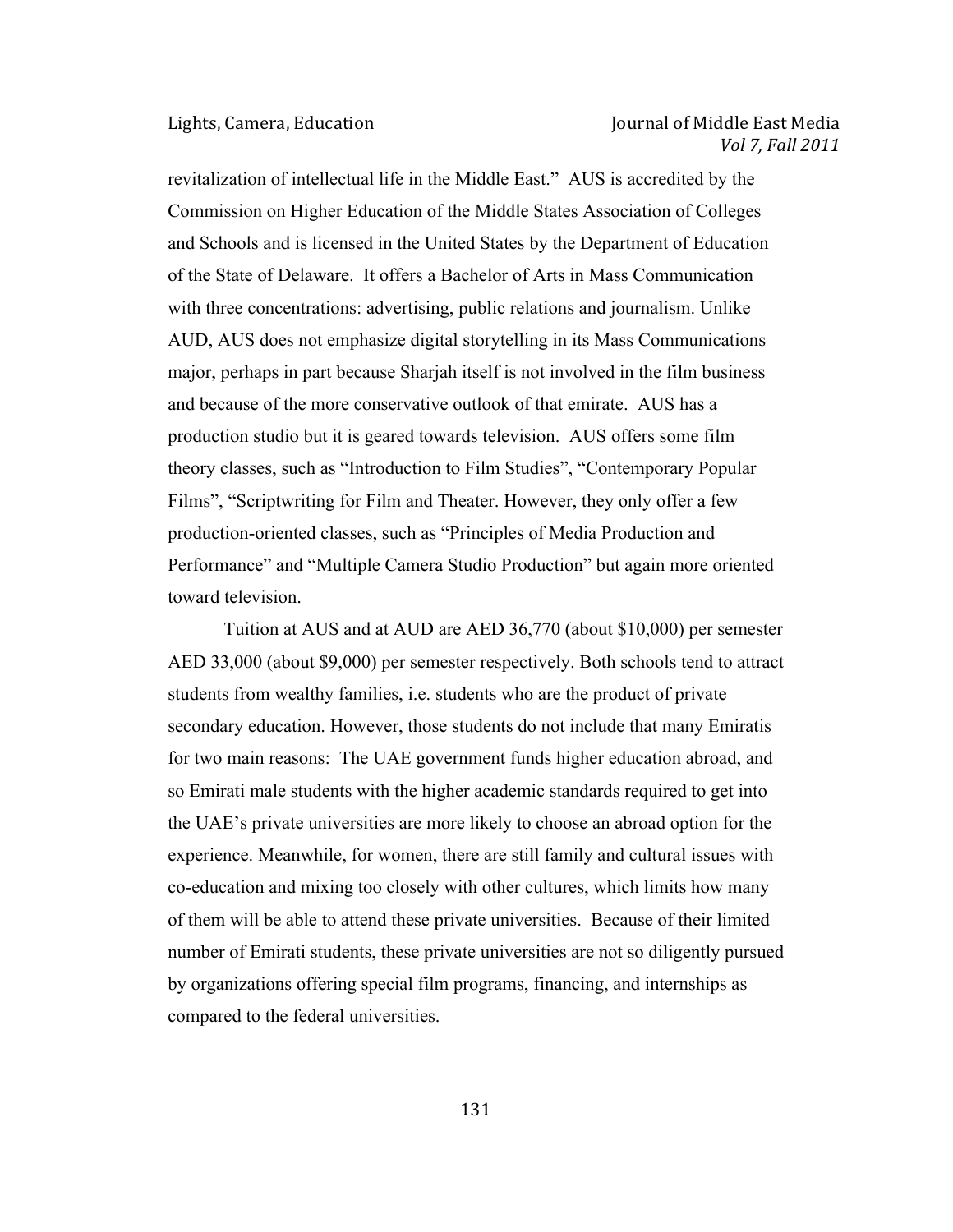#### **Private and International Universities of the Capital**

Aside from the boom in film initiative, Abu Dhabi, as the capital of the UAE, is also positioning itself as the cultural mecca of the Middle East, most auspiciously with the opening of Saadiyat Island, which when partially completed in 2013 will include the first Louvre outside of France, designed by Jean Nouvel, and a Guggenheim Museum designed by Frank Gehry.

The two educational institutes most geared towards the cultural initiative are both exported from New York: The New York Film Academy (NYFA) and New York University (NYU).

#### **New York Film Academy**

NYFA, sometimes referred to as the Abu Dhabi Film School, opened in 2008 under the Abu Dhabi Authority for Culture and Heritage (ADACH), a government arm which also oversees the Abu Dhabi Film Festival (formerly the Middle East Film Festival) and the Abu Dhabi Film Commission (www.abudhabifilmschool.com).

NYFA was formed in 1992 with several satellite campuses around the world. NYFA is regarded in the USA as a training school rather than an institute of higher learning, but it arrived in Abu Dhabi with much fanfare and has brought in an impressive roster of celebrity speakers, including actors David Hasselhof and Glenn Close and director Mira Nair. Its faculty is primarily North American working professionals, and the curriculum is based on total immersion rather than classroom-based education, with students working on their projects, as well as assisting their classmates with their films. Courses include acting, scriptwriting, 3D animation, narrative film production and documentary film making, and students can choose from a wide array of time frames, from two-year programs to one-week intensive acting classes. One semester at NYFA-Abu Dhabi costs \$15,000, and one month and one week classes are \$3,000 and \$1,000 respectively, and it is the most expensive of the institutions that offer production classes.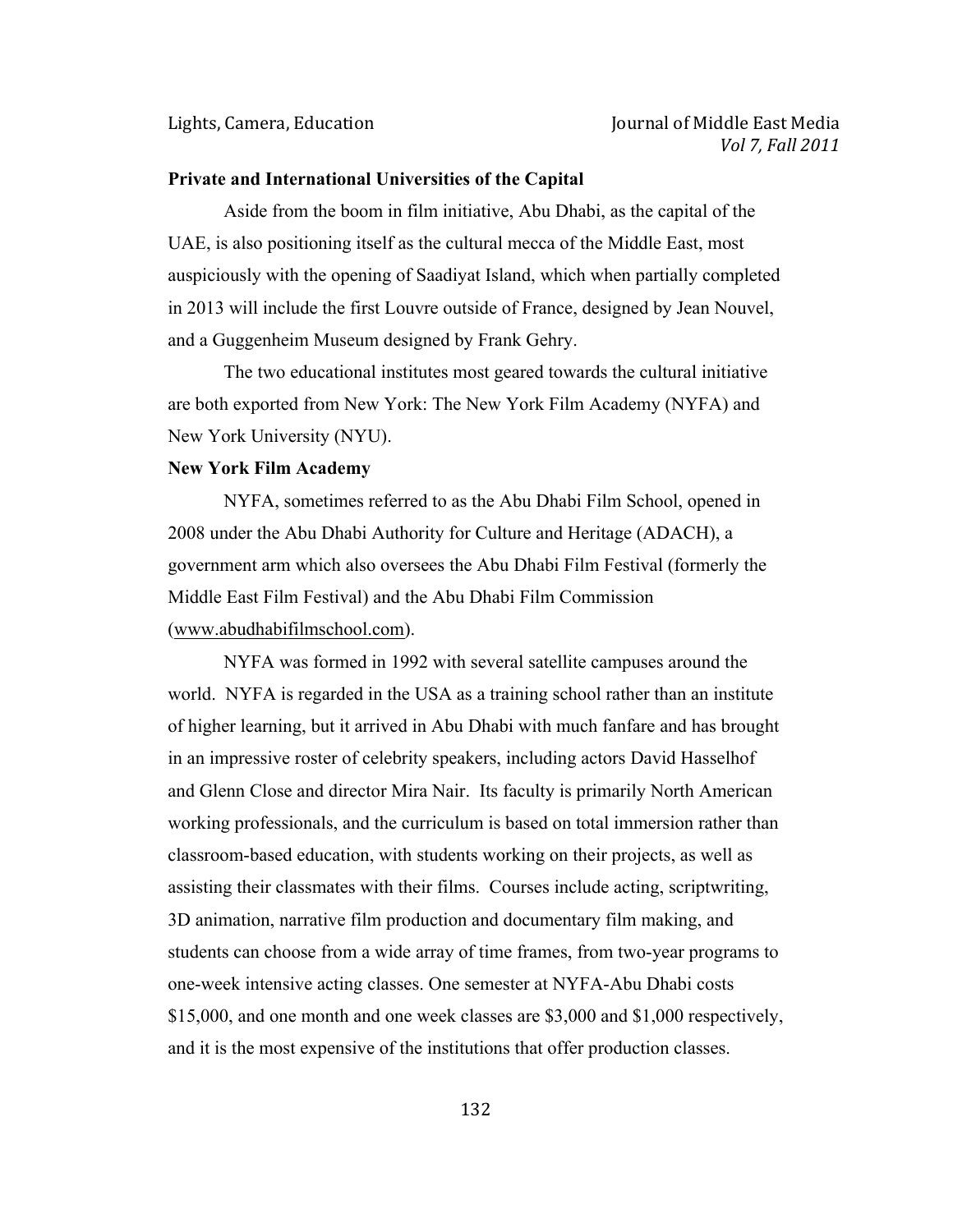Because of the high tuition NYFA-Abu Dhabi is able to afford top of the line 16mm, HD, Red One, Super-16mm and 35mm cameras that are indeed comparable to the top film schools in the US. NYFA-Abu Dhabi bills itself as the "the first accredited film school in the Middle East," and advertises "the school holds intensive hands-on programs for Emirati and international students in filmmaking and acting for film… Students at NYFA-Abu Dhabi will learn about all aspects of the film industry – creative and technical… Programs and shortterm workshops have an open enrollment. Serious students from all backgrounds are welcome to apply. No previous experience is required" (www.abudhabifilmschool.com). This should be ideal for Abu Dhabi. However, very few Emirati males and almost no Emirati females are enrolled in the school, in part due to its coed status and the cultural norms in the UAE that look down upon girls acting on camera or working behind in the scenes in an industry with a tarnished Hollywood image. Most of the student body is comprised of the children of wealthy expatriates and NYFA-Abu Dhabi gears them to view themselves as directors and producers, rather than training them to be experts in camera, sound, and editing, all sorely needed fields in the UAE to which expatriates are likely to be given entry as positions such as these require long hours, hold less prestige than producers and directors, and offer less pay than government jobs, giving them considerable less appeal to Emiratis. "It's true that everyone does want to be a director or producer, but this is a great place to be learning film. I see this industry growing and growing and to be here at this time is a great opportunity in itself," says a top administrator at NYFA-Abu Dhabi. **New York University**

Switching to an elitist academic approach is New York University which began in Fall 2010 with its first group of 132 full-time students in its temporary campus until its new campus is completed on Saadiyat Island (nyuad.nyu.edu). Under the patronage of H.H. Sheikh Mohammed bin Zayed Al Nahyan, the crown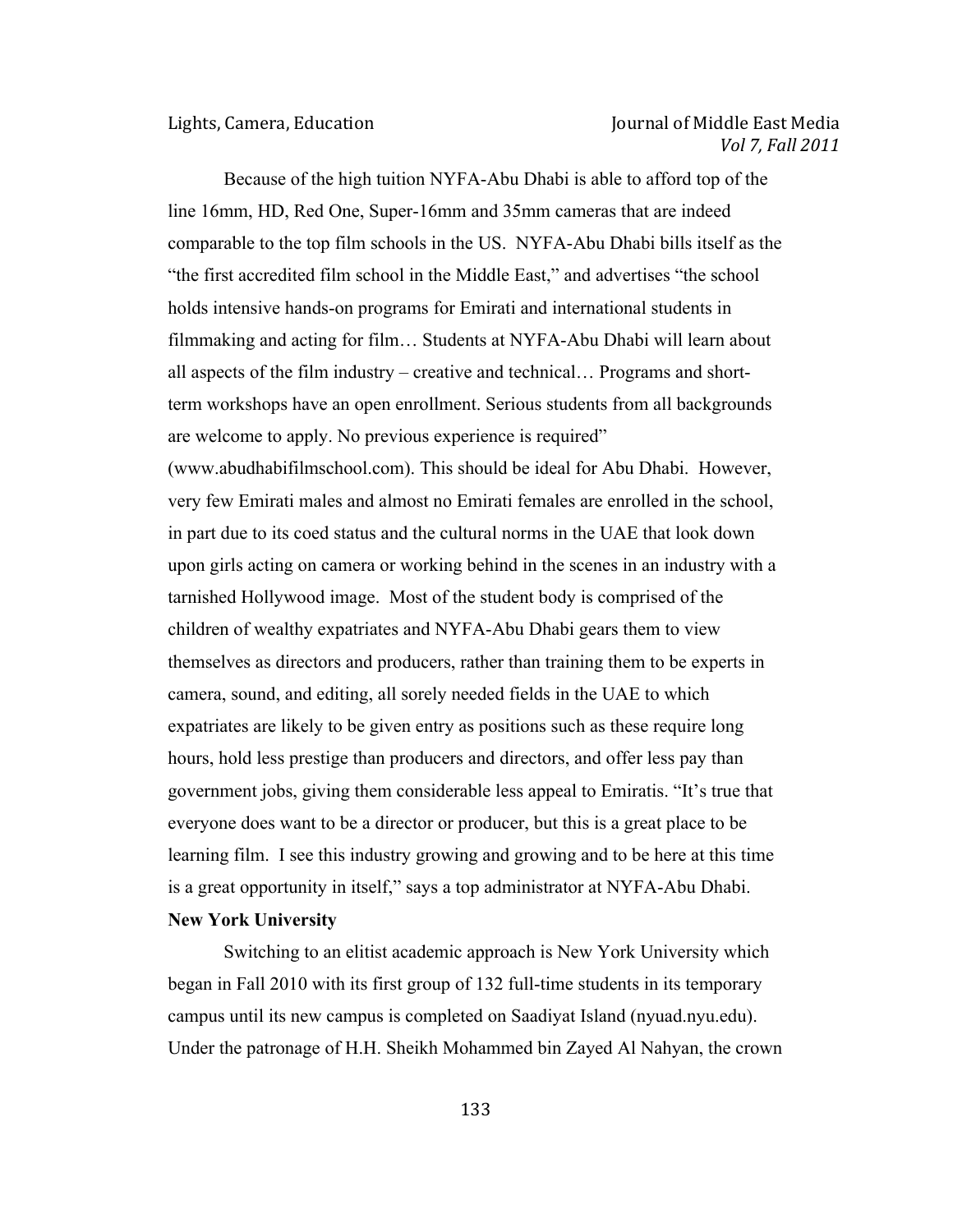prince of Abu Dhabi, NYU, unlike most of the American universities that have opened in the Gulf region, agreed only to open its door in Abu Dhabi if it could maintain the same, if not higher standards than those in its home city. As such, it has spent much of the past year recruiting top students from around the world, offering to all full scholarships, room and board, and a student-teacher ratio of 8 to 1. NYU offers a Bachelor of Arts in Film and New Media as one of its 18 majors. It includes both practical and theoretical approaches, with classes such as Sound, Image and Story, The Language of Film and Television, Comparative (Post)Colonialism Media, Documentary Production, Introduction to Animation, and The History of Editing. NYU-AD has spared no expenses in bringing top notch visiting faculty, such as famed film theorist and historian Ella Shohat, who teach a film criticism class entitled "Postcolonial Memory: Representing Cultures of Displacement.'

However, NYU's high academic profile will not necessarily translate into a more sophisticated or trained work force. Because of its high entrance requirements, less than five percent of the student body is Emirati and as the rest of the students, unlike at the other private universities in the UAE, have no family relationships in the country, they are unlikely to stay beyond graduation, particularly as they are being taught under an American system which would facilitate them continuing their studies or beginning their careers in the U.S., a place likely to have more appeal to them socially and career wise after four years of school in Abu Dhabi. Above all, unless they acquire a job here while in school, they will be required to leave the country, under its visa laws, as soon as they finish school.

#### **Vocational Education**

One educational program not accredited by the Commission for Academic Accreditation but worth mentioning is the School of Audio Engineering (SAE).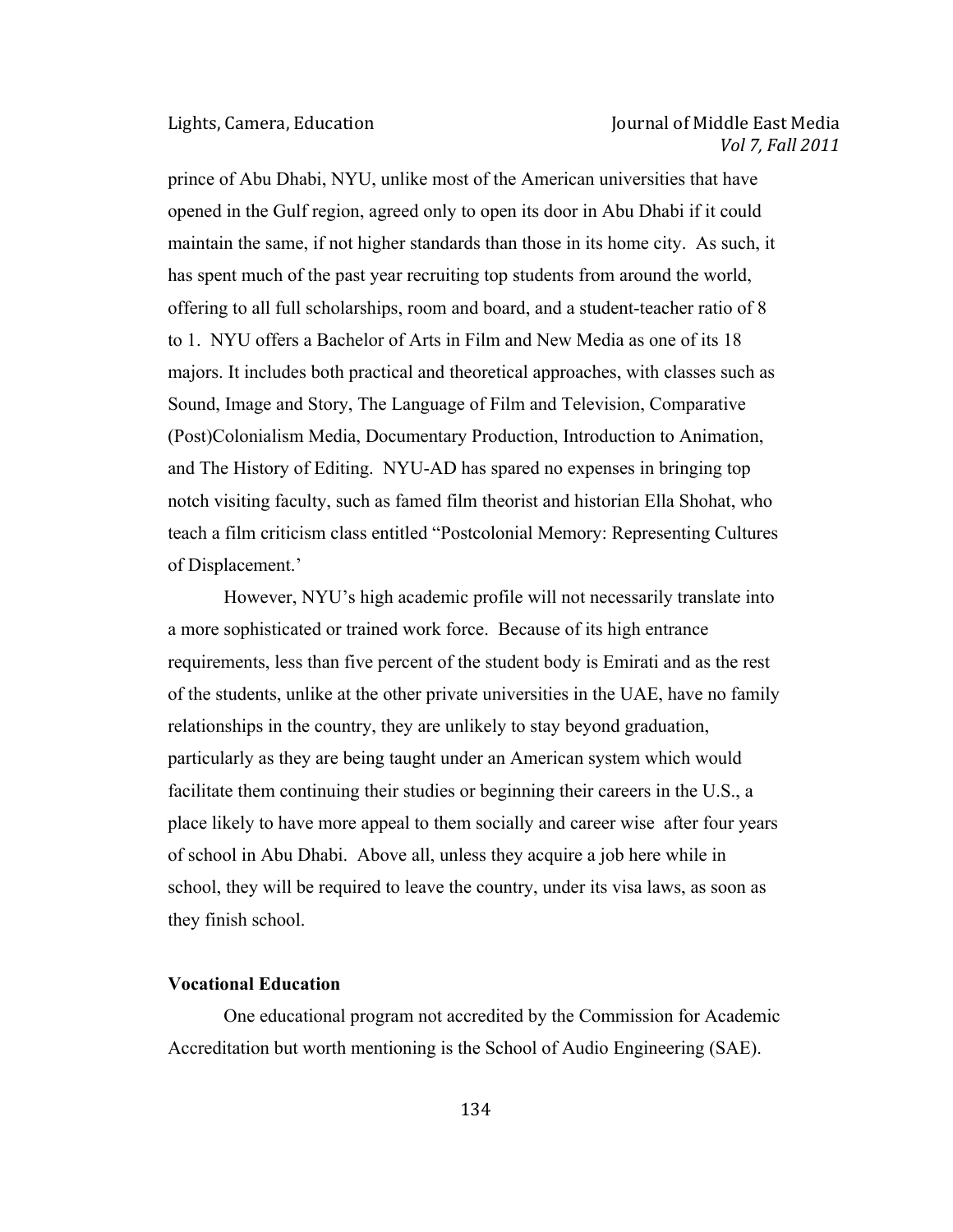This institute offers a film production diploma. On large-scale film production, which the UAE has set its sights on, most of the workforce requires skilled labor, and yet there are few Emiratis on that career path for the reasons mentioned earlier.

To date, the SAE Institute is the only film-related vocational type school in the UAE (www.dubai.sae.edu). The SAE Institute was founded Australia in 1976, and it now spans over 50 locations around the world, of which Dubai is one of two in the Middle East (the other SAE is in Jordan but does not offer the certified degree programs). The 24-month degree program costs AED 116,000 (a little more than \$31,000) in total, making it expensive but far less so then NYFA-Abu Dhabi, the only other school with similar classes, although SAE is much more geared towards training people for a wider range of positions in the industry. In fact, when it lists post graduation career opportunities, director is just one of many options on a list of positions that are not even part of the vocabulary for all the other institutions in the UAE: editor, gaffer, key grip, director of photography, art director, production manager, and post production supervisor to name a few. However, because SAE has less cache than the other film schools, it is not surrounded by as much fanfare and government support, and so could be viewed as playing a smaller part in educating locals for the industry.

Being fostered to one day be the regional Arabic vocational training center in the Middle East, TwoFour54 Tadreeb currently offers limited classes, but the emphasis is on television and news production with BBC and Thomson Reuters Foundation providing the training (www.tadreeb.twofour54.com). It also opened the Cartoon Network Animation Academy in Fall 2010. It offers free training programs to the federal universities, on its own and in conjunction with government-funded organizations such as the Abu Dhabi Music and Arts Foundation. But so far these have been classes like basic video production, classes covered by the faculty at these schools, and so not enhancing education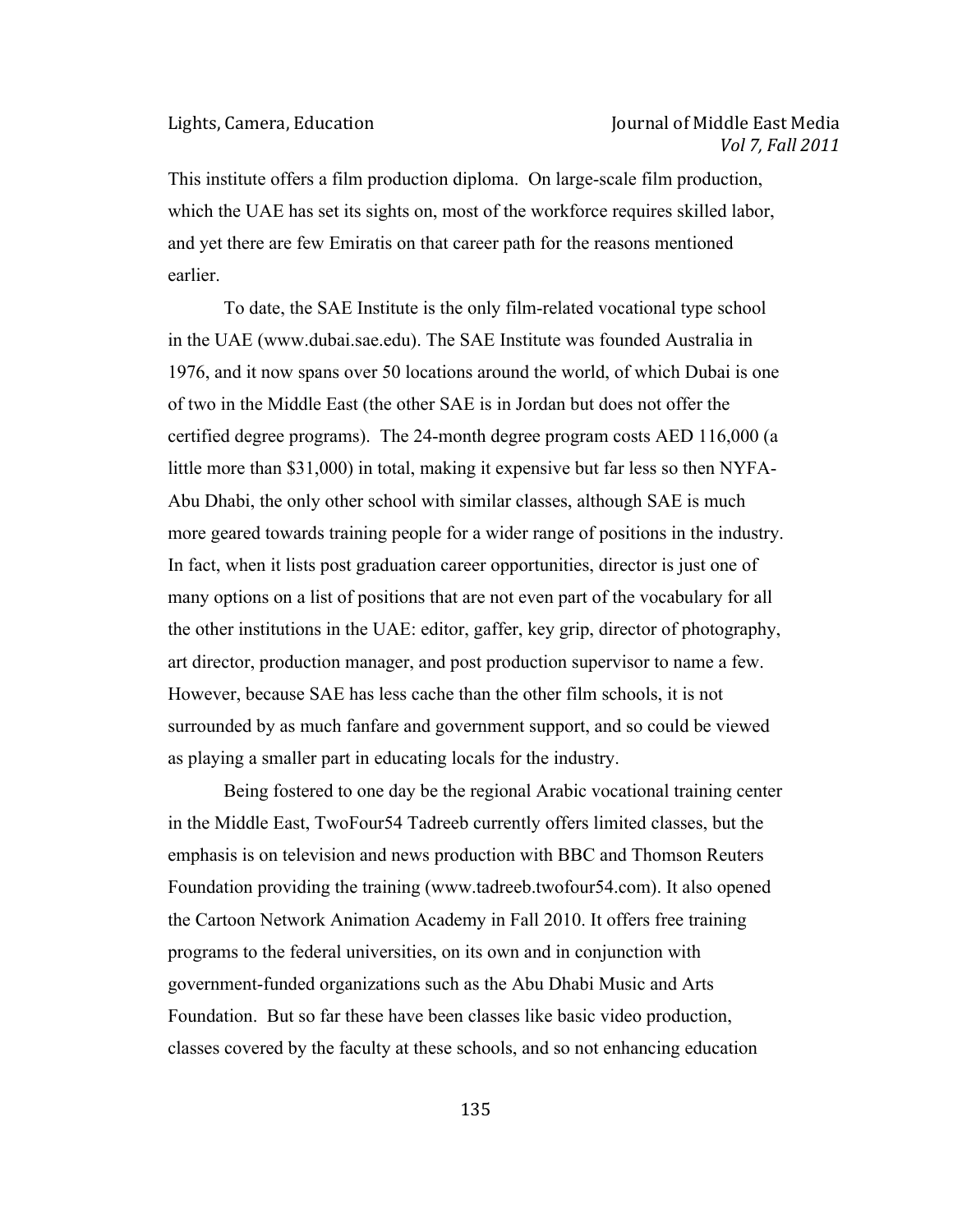but rather repeating it. TwoFour54 Tadreeb does offer classes under its partnership with Apple for training on Final Cut Pro—however, Emirati participation is limited, as again they do not view themselves as editors but rather directors and producers.

### **Off Campus Opportunities**

Over the past three years, the possibilities for students and filmmakers in general to get funding for their projects is unprecedented in the UAE or anywhere else in the world. The UAE boasts three significant film festivals, all of which offer prize money for student films: The Dubai International Film Festival, the Gulf Film Festival, and the Abu Dhabi Film Festival. They also offer plenty for aspiring filmmakers after graduation. The Anasy Documentary Awards provide AED 1 million (about \$272,000) in prize money, including awards for documentary treatments, and free student workshops. The Dubai Film Connection, which is the market arm of the Dubai International Film Festival, "is spearheading a new wave in Arab cinema, with 46 projects in production including 10 completed titles. Arab directors compete for \$120,000 in cash, while the shortlisted director/producer teams will be matched with producers, sales agents and sources of funding and distribution. Winners receive three awards each" (www.dubaifilmfest.com). Most of the films awarded these prizes are international co-production with companies in the US and Europe funding them is part, such as *Amreeka* (Dabis, 2009).

TwoFour54's Ibtikar Creative Lab provides grant funding in the range of \$1,000 to \$50,000. The rules are fairly straight: "We are interested in backing locally originated, Arab-led initiatives that demonstrate unique and exceptional creativity. You must convince us about the long-term potential of your project. If we like your project and believe it is a potential success, you will be provided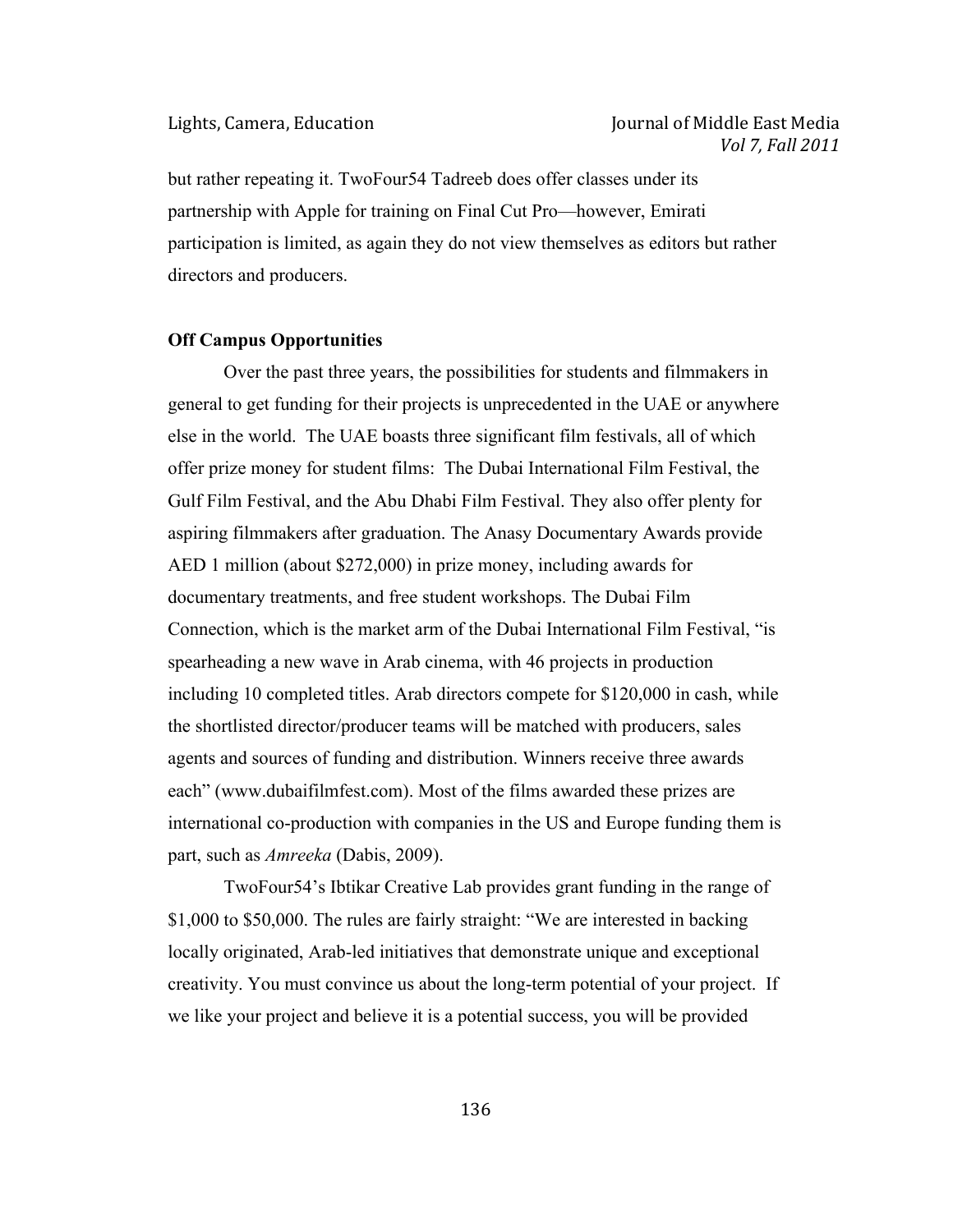with a working space and environment here at twofour54 for you to develop your idea<sup>"</sup>

In 2010, the Abu Dhabi Film Festival announced the launch of Sanad (www.adff.ae). Every year, Sanad will allocate a total of \$500,000 in development and post-production grants to outstanding regional filmmakers. At the same time, the Abu Dhabi Film Commission, which runs numerous free workshops in screenwriting, directing and producing during the year, announced the Shasha Award, which gives a \$100,000 screenwriting award to a young director whose script will be judged by Hollywood development executives.

# **Conclusion**

Unlike in most countries, where the question is what awaits students in the brutally competitive film business when they graduate, the question in the UAE is what awaits the film business from the country's students as they step into the future.

In a phenomenon completely alien to Western film educators and students, the opportunities for UAE students far surpasses the number of them willing to search for them. Faculty at federal institutions are accustomed to these organizations contacting them, begging for them to send students to attend small workshops with director James Cameron or intern on the set with director Tobe Hooper, who is shooting an UAE-set horror movie funded by Imagenation. TwoFour 54 is willing to provide production assistance to young Emirati who come to them with ideas but little knowledge of how to execute them.

Issues such as gender roles, questions of morality and values, and prestige weigh heavily on students contemplating careers in film. Recently two promising film students from Zayed University opted for positions at the Abu Dhabi Police Department, where they were told they would be given a starting salary of approximately AED 30,000 a month (\$8,000) to watch surveillance videos and get some training at the FBI. As Emirati females, these two students would have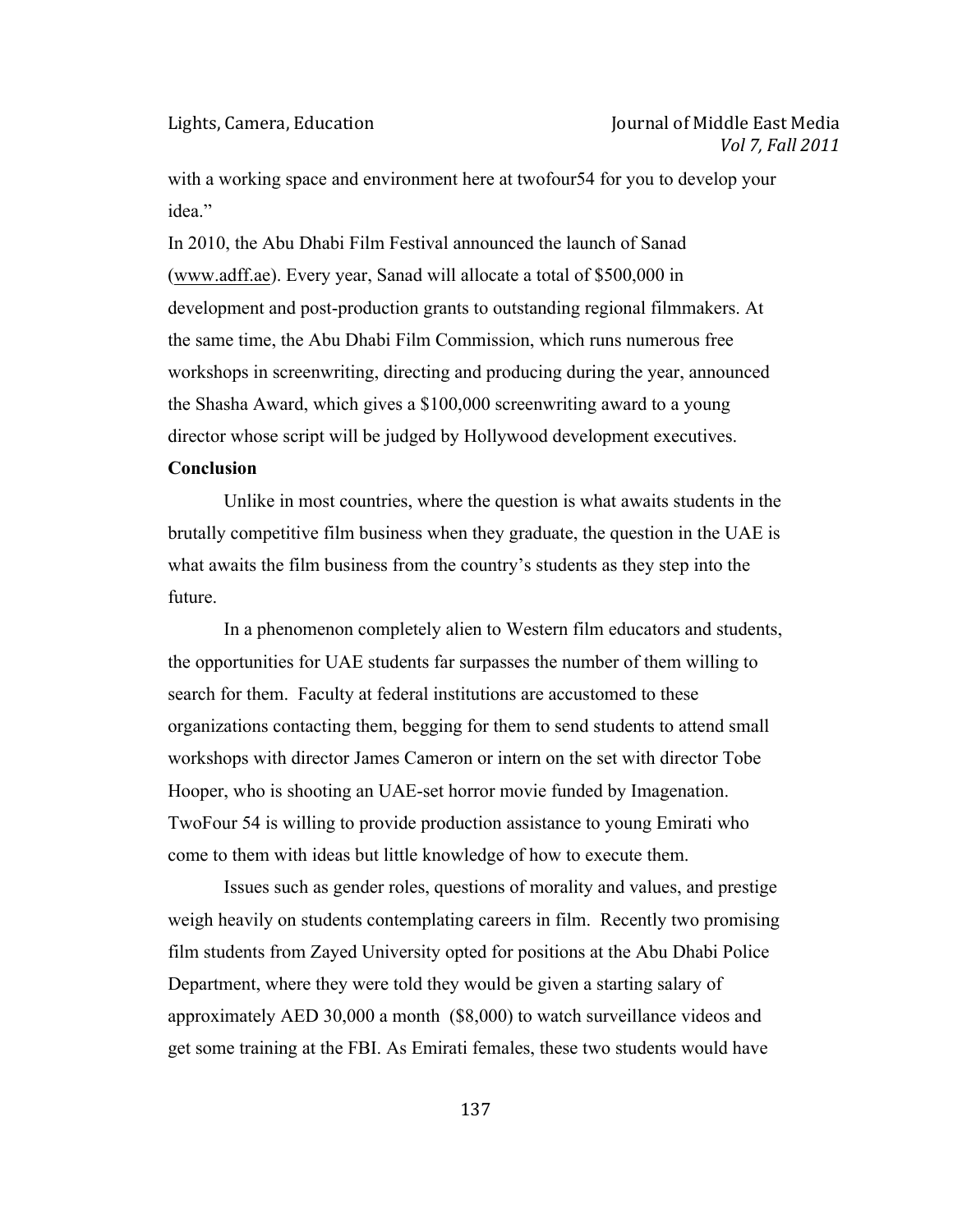went to the head of the class, so to speak, with any of these many organizations offering funding for student films. However, because they have never known things to be different, they assume money will be there whenever they want to make a film. The hunger to tell stories doesn't outweigh the societal norms of having a high paying desk job with a title in a field that is not morally ambiguous to their families and neighbors.

The industry depends on importing this skilled labor from the UK, US, and Canada--and the Levant countries and India on a lesser degree. The evidence coming from various film programs show that it doesn't seem likely to change. However, students are interested in the film festivals, particularly the event planning of them, as evidenced by the success of the Zayed University Middle East Film Festival, now in its second year. It is a well-produced event but the top films, gathered from universities around the Middle East, are not from the UAE. Perhaps exposure to these are films will inspire Emiratis to embrace the opportunities before them.

For now, many of the aspiring filmmakers competing for the plethora of student awards open to all people in the region are non-Emiratis, as they understand already the importance of funding and production partners, a concept that is still new to Emiratis. None of the film programs teach the business of film and funding in general is not something high on Emiratis minds, as government funding has almost become a given in so many aspects of their lives.

"So far, the oil-rich countries have proved more able to pay for fancy media productions and to build expensive film facilities than to actually lure production to the Middle East, as economic efforts run up against their traditional values and censorship." (Stelter, 2009). This statement, which tends to be the general consensus, is not a reflection of no cash to back up their words, but rather no takers. While most of the grants and funding say they are open to all Arabs, the reality is that many of the people overseeing these funds are non-Emiratis and feel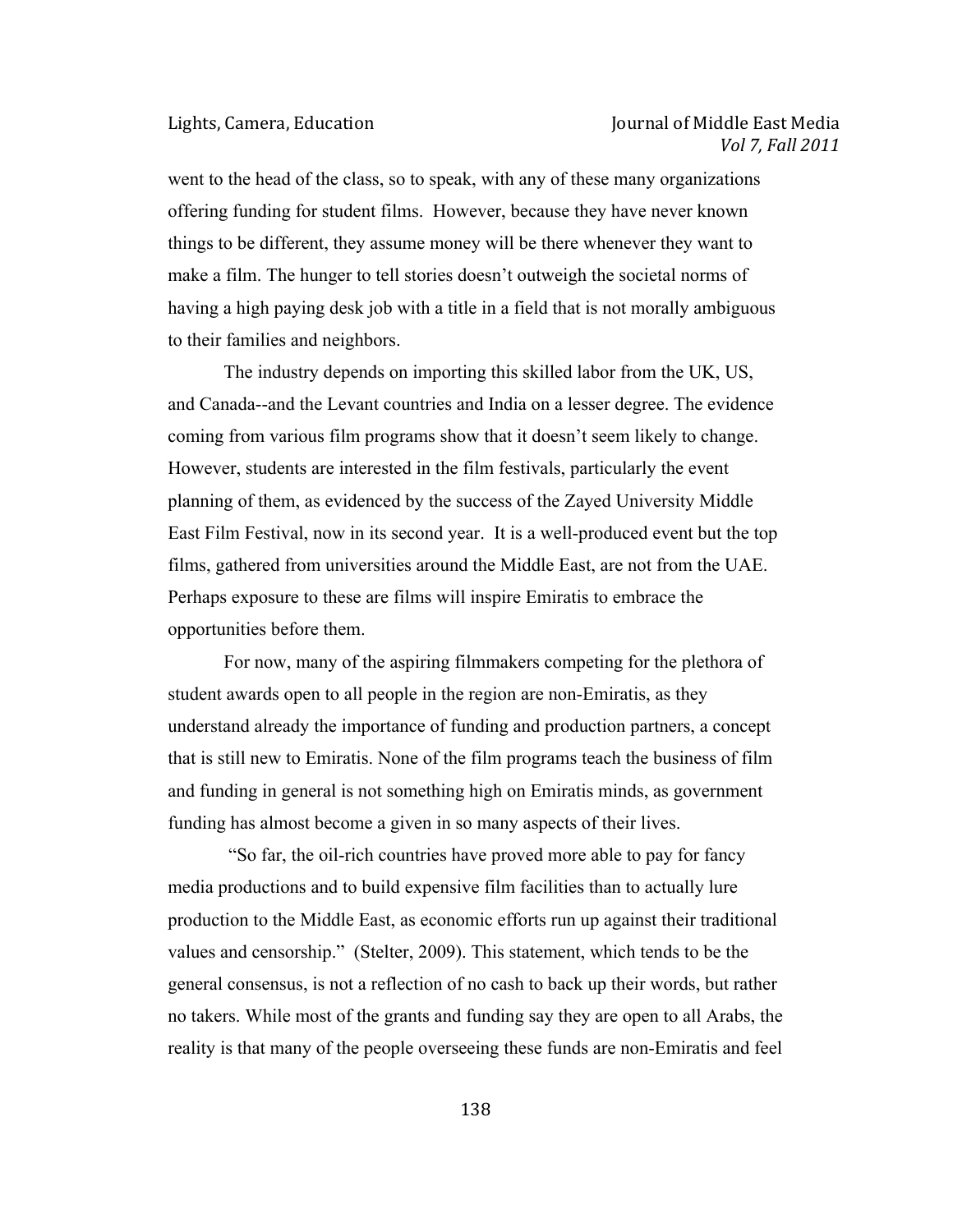# Lights, Camera, Education **Internal in the Contract Contract Oriental** Journal of Middle East Media *Vol 7, Fall 2011*

pressure amongst themselves to focus on Emirati films as to appear true to the country they are serving. A case in point may be Imagenation, which this May in Cannes Festival announced with much fanfare its funding of its first non-Hollywood film, the first of five Emirati films to be green lit this year. The first to have gone into production is Sea Shadow, director Nawaf Al-Janahi's second full-length feature following The Circle (2009), which did not have a theatrical release. Al-Janahi, 33, was born in Abu Dhabi, but studied filmmaking in the United States. In an interview on the Imagenation Abu Dhabi website, Mr. Al-Janahi remarked "When I came back from the USA, there was no film industry here, not even the concept of Emirati film, but now it is starting to happen which is great news for all of us. It's encouraging that companies like Imagenation Abu Dhabi have a strategy to develop the industry, rather than just doing one movie or two movies."

Now what remains to be seen is if the educational system in the UAE can help feed the industry by creating a new generation of diverse filmmakers—a task that is not just about faculty and classes but also about ingraining in the society film language and changing perceptions of the industry to meet the cultural demands of the UAE.